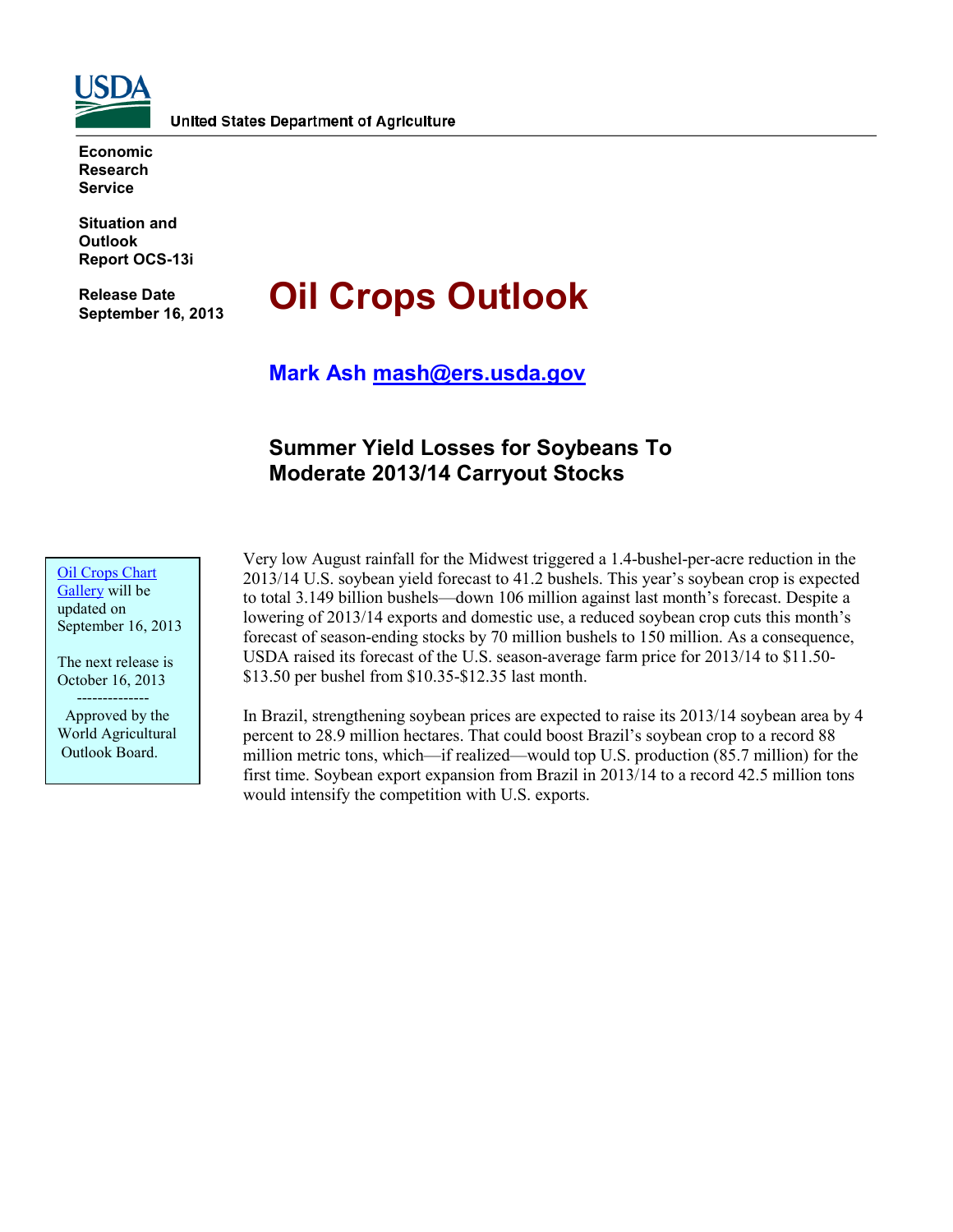## *August Dryness Suppresses Midwestern Soybean Yields*

This summer, drought gripped a major part of the western Corn Belt and appears to be gradually spreading eastward. Dryness worsened for the region in August as rainfall was no better than 25 percent of normal. In 119 years of weather data, Illinois had its third driest August on record while Indiana had the fourth driest and Iowa and Minnesota the seventh driest. A Midwestern heat wave over the second half of the month only accelerated the loss of soil moisture.

Such conditions were very untimely for the soybean crop as most were in a critical stage of pod development (97 percent were doing so by September 8). A quick deterioration in soybean conditions has followed. The percentage of the crop that was rated in good-to-excellent condition declined from 64 percent as of August 4 to 52 percent by September 8. Time is running out for any rains this month to provide a late boost to yields (like they did last year). Many Midwestern soybeans are getting too mature for further bean development given that 10-25 percent of them are already yellowing. Except for the latest sown soybeans, their advancing maturity means the chance for frost damage is diminishing as well. In contrast, more favorable moisture conditions for soybeans were observed this year in the Ohio River Valley and the Southeast.

This month, USDA cut soybean yield forecasts for 13 States, with the largest reductions for Missouri, Iowa, North Dakota, and Minnesota. Overall, the national average yield was forecast down to 41.2 bushels per acre. However, damage from last year's drought was greater because it was more widespread and much hotter than this summer. Pod counts improved this year for most States compared to a year ago but are generally below 10-year averages. The 2013 yield forecast is down from last month's forecast of 42.6 bushels yet better than last year's at 39.6 bushels. On an expected harvested area of 76.4 million acres, this would produce a soybean crop totaling 3.149 billion bushels. The loss of production against last month's forecast is 106 million bushels.

## *Tighter Outlook for Soybean Stocks Leads to Recent Price Surge*

U.S. export sales of new-crop soybeans are at an all-time high for early September, with particularly strong sales to China. Soybean shipments for September should start slowly, though, due to low beginning stocks and expectations for a later-thanusual harvest. USDA trimmed its forecast of U.S. soybean exports for 2013/14 by 15 million bushels to 1.37 billion based on a dimmer crop outlook and rising foreign competition.

Likewise, the domestic soybean crush for 2013/14 is forecast 20 million bushels lower to 1.655 billion as demand for soybean meal may be curtailed. Domestic consumption of soybean meal in animal feed would be tempered by higher costs, which is expected 250,000 short tons lower to 29.95 million. Soybean meal shipments to foreign countries may become less price-competitive in 2013/14 as well. U.S. soybean meal exports are expected to decline to 9.5 million short tons from 11.1 million in 2012/13. Despite lower demand, a larger crop reduction this month cuts the forecast of season-ending soybean stocks by 70 million bushels to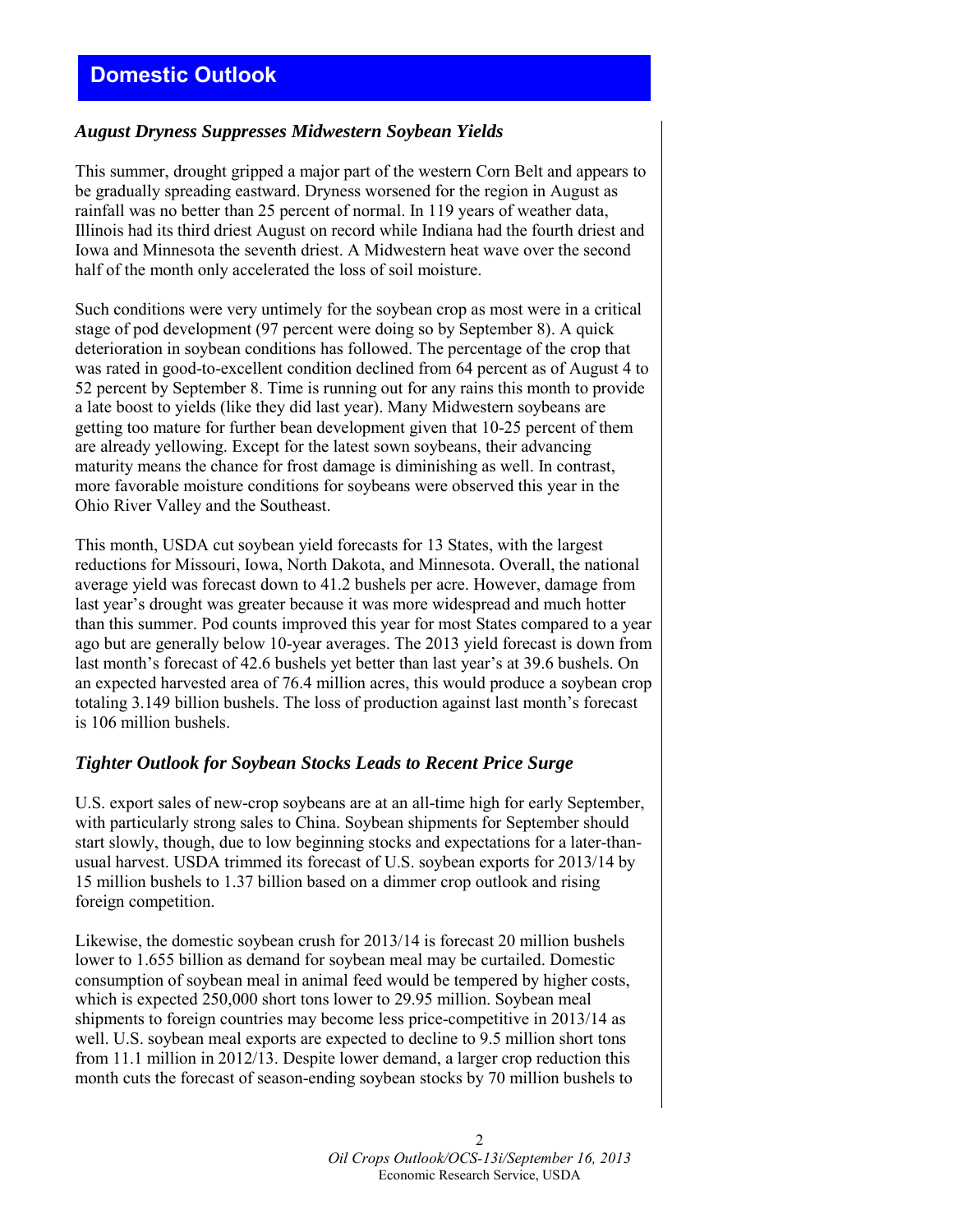150 million. Even so, this season's carryout is seen well above the 2012/13 ending stocks forecast at 125 million bushels.

Soybean prices have rallied with prospects for a tighter balance between U.S. supplies and demand. USDA raised its forecast of the U.S. season-average farm price for 2013/14 to \$11.50-\$13.50 per bushel from \$10.35-\$12.35 last month. For soybean meal, prices are again soaring with the tight current supply and may not ease much until the start of new-crop crushing later this fall. The USDA forecast of the 2013/14 average soybean meal price was raised \$55 per short ton this month to \$360-\$400.

In contrast, soybean oil prices are on a lower trajectory despite declining U.S. stocks. Ample global stocks of vegetable oil and worldwide successes for new-crop oilseed production are keeping the pressure on soybean oil prices. The 2013/14 average price was forecast down 1 cent this month to 43-47 cents per pound, compared with the 2012/13 average at 47.25 cents per pound. Even at this reduced price level, U.S. soybean oil could be less competitive next year with other origins for vegetable oil. U.S. exports of soybean oil are seen slumping to a 10-year low of 1.05 billion pounds.

Large imports of soybean oil and soybean meal were avoided this summer by record-high imports of soybeans, which were crushed to produce domestic supplies of both commodities. This month, USDA reduced its 2012/13 forecasts of soybean meal imports to 250,000 short tons while soybean oil imports were lowered to 250 million pounds. Alternatively, 2012/13 imports of soybeans were forecast up by 5 million bushels to 40 million.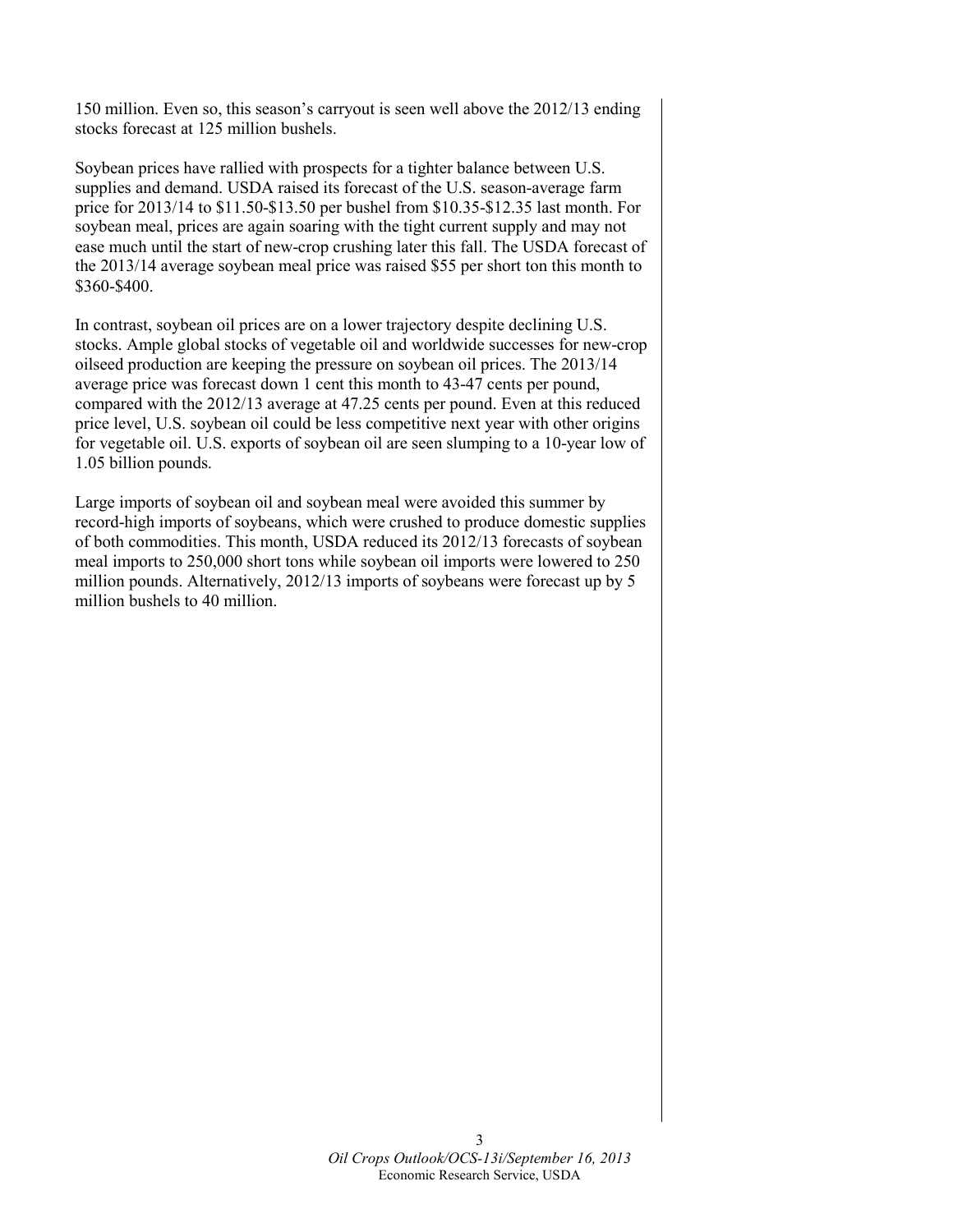## **International Outlook**

#### *High Soybean Prices Favor a Stronger Area Expansion in South America*

Global soybean production for 2013/14 is forecast slightly lower this month to 281.7 million metric tons. Despite reduced harvests for the United States, China, Russia, and Canada, these are nearly offset by larger expected crops for Brazil and Paraguay. Global ending stocks of soybeans are reduced 730,000 tons to 71.5 million as prospects for a smaller U.S. inventory counter larger expected increases for Brazil and Argentina.

The dimmer outlook for U.S. production has rallied soybean prices globally. U.S. yield losses for soybeans were more pronounced than for corn, making soybeans even more price-competitive throughout the world with the other crop alternatives. The price ratio between soybeans and corn is now unusually high (approaching three times the price of corn) and beckons farmers to grow more soybeans. Also reinforcing foreign soybean prices is a depreciation of major currencies versus the U.S. dollar. In particular, Brazil's real has lost 17 percent of its value against the dollar since April 1.

Later this month, Brazilian farmers will start planting the 2013/14 soybean crop. Well capitalized by last year's bumper harvests, they are now seen responding to attractive prices by raising soybean area 4 percent to 28.9 million hectares. An area expansion of this magnitude is expected to raise Brazil's soybean crop to a record 88 million tons—up 3 million from the previous forecast and the 2012/13 crop of 82 million. If realized, Brazil would surpass the United States in soybean production for the first time. Soybean exports from Brazil could expand in 2013/14 to 42.5 million tons, surpassing the expected 2012/13 record of 41 million tons.

Similarly, soybean area in Paraguay should be boosted by a stronger price signal and is expected 4.5 percent higher for 2013/14 to 3.3 million hectares. As a result, Paraguay soybean production is forecast up by 600,000 tons this month to 9 million and would be only slightly below the record 2012/13 harvest of 9.4 million tons. Soybean exports from the country may then stabilize near the 2012/13 peak of 5.5 million tons.

In northeastern China and across the border in the Far East part of Russia, flooding is likely to reduce soybean production this year for both countries. After weeks of unusually heavy rain in July and August, low-lying croplands along major rivers of the region were inundated. China's soybean production is forecast 300,000 tons lower this month to 12.2 million while the Russian crop is seen 300,000 tons lower to 1.6 million. For both countries, production losses would primarily curtail either exports or domestic use of soybeans.

### *Global Sunflowerseed Production Boosted by an Excellent Ukraine Harvest*

For 2013/14, USDA forecasts global sunflowerseed production up to a record 41.8 million tons. The increase is based on an excellent Ukraine harvest and recoveries for Russia and EU crops. For Ukraine, sunflowerseed production this year is now forecast at a record 11.5 million tons—up 1.1 million tons from last month. Planting started early this year in Ukraine and the sunflowers developed earlier than usual.

> 4 *Oil Crops Outlook/OCS-13i/September 16, 2013* Economic Research Service, USDA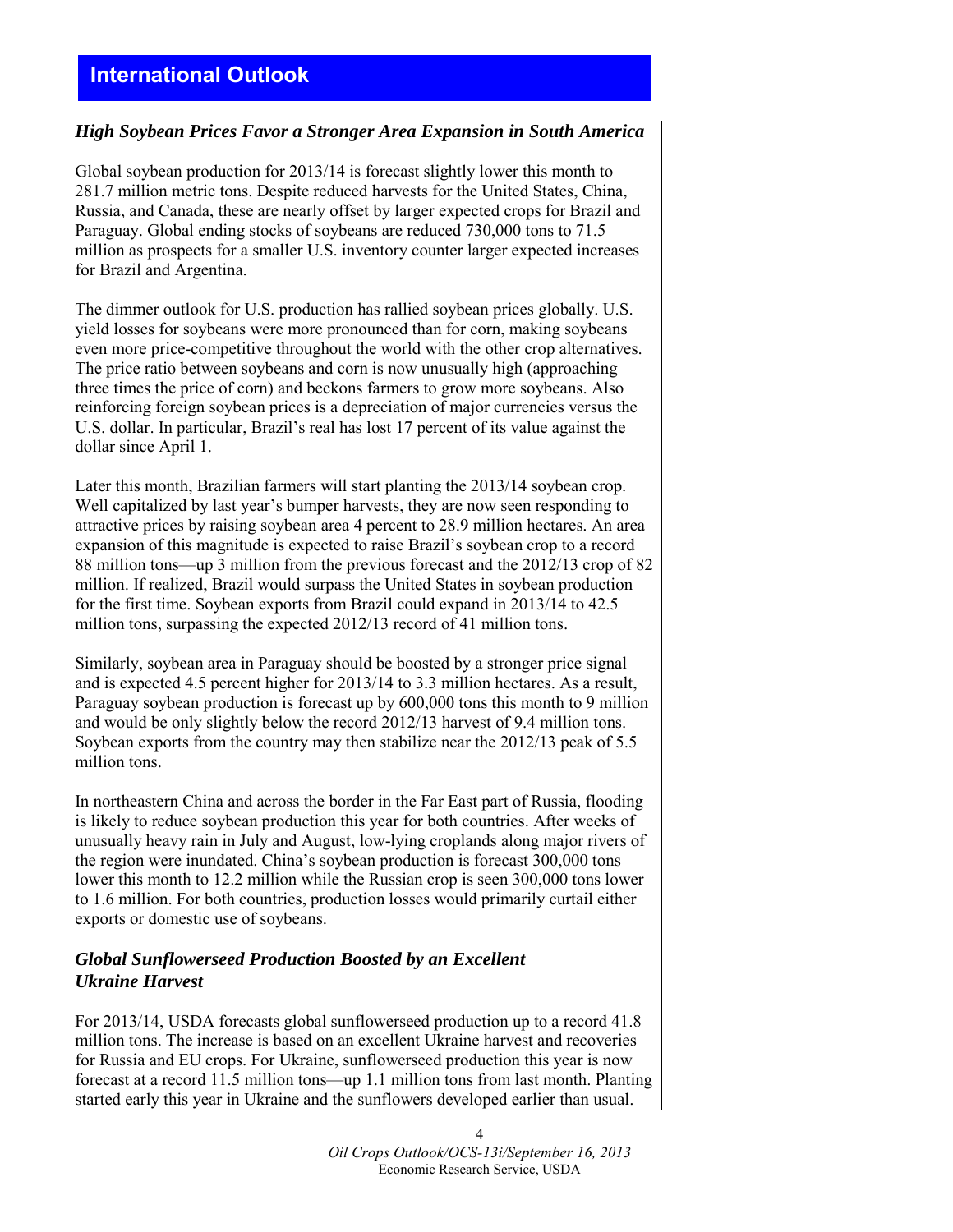Despite a lack of late-summer precipitation, soil moisture was favorable early in the season and stress on the sunflowerseed crop was minimal. Record-high sunflowerseed yields in Ukraine are anticipated due to improved input applications, timely July rains, and moderate temperatures during flowering. By early September, about one-quarter of the Ukraine sunflowerseed harvest was completed. Most of the additional crop production will be crushed domestically, with large surpluses of sunflowerseed oil and sunflowerseed meal exported to Europe and other regions.

EU sunflowerseed production for 2013/14 is also seen higher at 8.35 million tons versus last month's forecast of 8 million. A bigger crop is mostly related to higher estimates of sunflowerseed area for Romania and France, although higher yields for Bulgaria also contribute to the increase. The additional supplies are expected to raise EU exports of sunflowerseed to 600,000 tons (from 390,000 tons in 2012/13) and season-ending stocks to 471,000 tons (from 192,000 tons in 2012/13).

## *Global Rapeseed Stocks Anticipated To Rise With Improved Oilseed Crops*

EU rapeseed production for 2013/14 is forecast 200,000 tons higher this month to 20.7 million based largely on higher harvested area estimates for Poland and Romania. But in the year ahead, rapeseed processing margins will be pressured by very large supplies of sunflowerseed oil that will find their way into Europe. Prices for rapeseed meal will also be depressed by a better availability of soybean meal. Thus, a larger EU rapeseed harvest is seen raising season-ending stocks to a more comfortable level (1.4 million tons versus the 2012/13 carryout of 1.2 million).

Canada's canola crop is trimmed 150,000 tons this month to 15.15 million due to a 100,000-hectare reduction in the area estimate to 7.8 million hectares. Crop conditions for canola are quite good, though. The incidence of crop diseases was much lower than last year. Despite an 11-percent decline in canola area this year, production is increasing from last year's revised crop of 13.9 million tons. An upward revision for 2012/13 ending stocks more than offsets the lower production estimate. Favored by warm and dry conditions, the canola harvest is accelerating with approximately 5-10 percent completed by early September.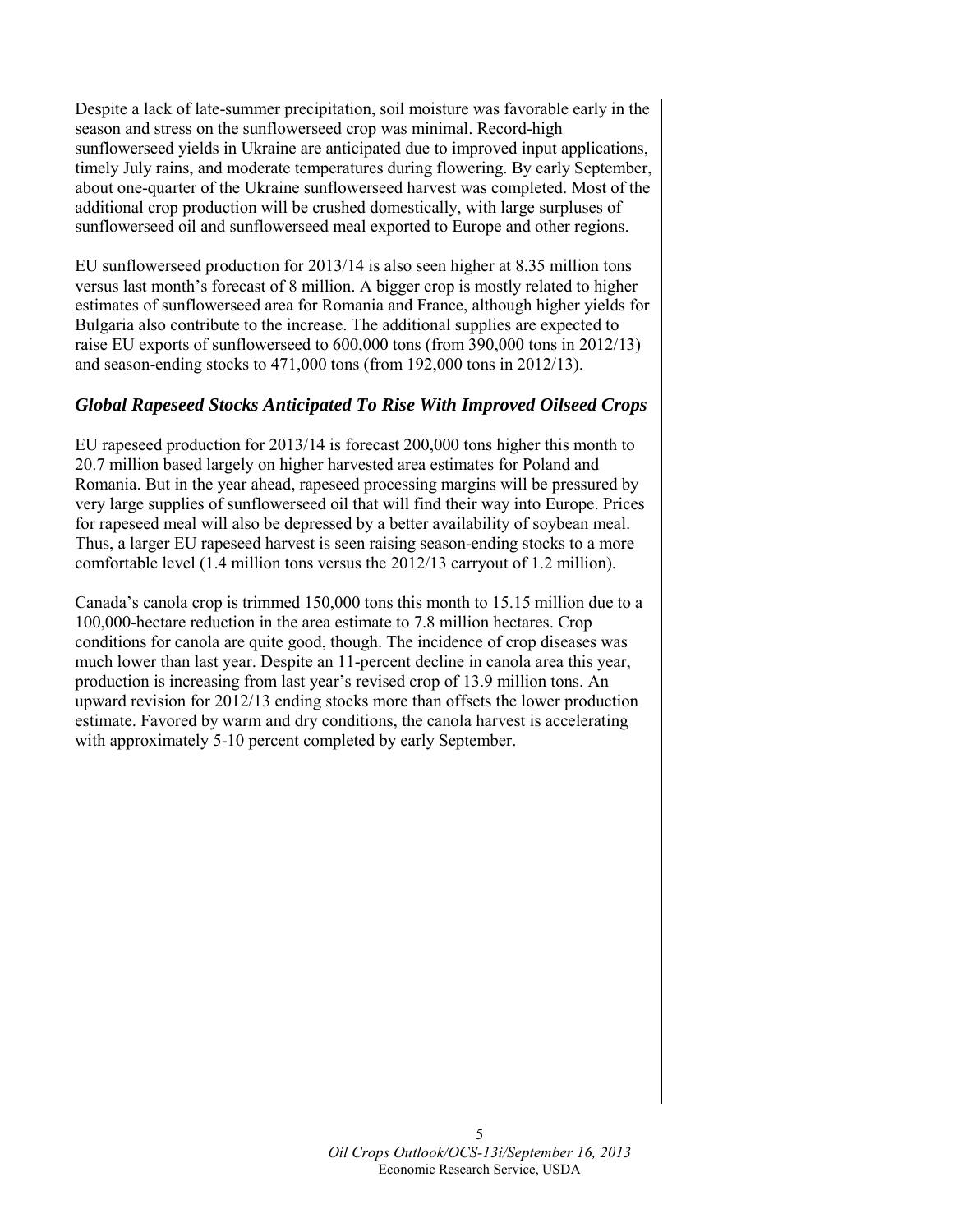#### **Contact Information**

Mark Ash, 202-694-5289, mash@ers.usda.gov Verna Daniels, (202) 694-5301, vblake@ers.usda.gov

#### **Subscription Information**

Subscribe to ERS e-mail notification service at http://www.ers.usda.gov/subscribe-to-ers-e-newsletters.aspx to receive timely notification of newsletter availability. Printed copies can be purchased from the USDA Order Desk by calling 1-800-363-2068 (specify the issue number)

To order printed copies of the five field crop newsletters—cotton and wool, feed, rice, oil crops, and wheat—as a series, specify series SUB-COR-4043

*Oil Crops Monthly Tables, (http://www.ers.usda.gov/publications/ocs-oil-cropsoutlook/)* 

*Oil Crops Chart Gallery, (http://www.ers.usda.gov/data-products/chart-gallery.aspx)* 

#### *Data*

Monthly tables from Oil Crops Outlook are available in Excel (.xls) spreadsheets at http://www.ers.usda.gov/publications/ocs-oil-crops-outlook/. These tables contain the latest data on the production, use, imports, exports, prices, and textile trade of cotton and other fibers.

#### *Recent Report*

Estimating the Substitution of Distillers' Grains for Corn and Soybean Meal in the U.S. Feed Complex http://www.ers.usda.gov/media/236568/fds11i01\_2\_.pdf.

Corn-based dry-mill ethanol production and that of its coproducts—notably distillers'dried grains with soluble (DDGS)—has surged in the past several years. The U.S. feed industry has focused on the size of this new feed source and its impact on the U.S. feed market, particularly the degree that DDGS substitute for corn and soybean meal in livestock/poultry diets and reduce ethanol's impact on the feed market. This study develops a method to estimate the potential use of U.S. DDGS and its substitutability for corn and soybean meal in U.S. feed rations.

## *Related Websites*

Oil Crops Outlook, http://usda.mannlib.cornell.edu/MannUsda/viewDocumentInfo.do?documentID=1288 WASDE, http://usda.mannlib.cornell.edu/MannUsda/viewDocumentInfo.do?documentID=1194 Oilseed Circular, http://www.fas.usda.gov/oilseeds\_arc.asp Soybeans and Oil Crops Topic, http://www.ers.usda.gov/topics/crops/soybeans-oil-crops.aspx

The U.S. Department of Agriculture (USDA) prohibits discrimination in all its programs and activities on the basis of race, color, national origin, age, disability, and, where applicable, sex, marital status, familial status, parental status, religion, sexual orientation, genetic information, political beliefs, reprisal, or because all or a part of an individual's income is derived from any public assistance program. (Not all prohibited bases apply to all programs.) Persons with disabilities who require alternative means for communication of program information (Braille, large print, audiotape, etc.) should contact USDA's TARGET Center at (202) 720-2600 (voice and TDD). To file a complaint of discrimination write to USDA, Director, Office of Civil Rights, 1400 Independence Avenue, S.W., Washington, D.C. 20250-9410 or call (800) 795- 3272 (voice) or (202) 720-6382 (TDD). USDA is an equal opportunity provider and employer.

## **E mail Notification**

Readers of ERS outlook reports have two ways they can receive an e-mail notice about release of reports and associated data.

• Receive timely notification (soon after the report is posted on the web) via USDA's Economics, Statistics and Market Information System (which is housed at Cornell University's Mann Library). Go to [http://usda.mannlib.cornell.edu/](http://usda.mannlib.cornell.edu/MannUsda/aboutEmailService.do) [MannUsda/aboutEmailService.do](http://usda.mannlib.cornell.edu/MannUsda/aboutEmailService.do) and follow the instructions to receive e-mail notices about ERS, Agricultural Marketing Service, National Agricultural Statistics Service, and World Agricultural Outlook Board products.

• Receive weekly notification (on Friday afternoon) via the ERS website. Go to http://www.ers.usda.gov/subscrib e-to-ers-e-newsletters.aspx and follow the instructions to receive notices about ERS outlook reports, Amber Waves magazine, and other reports and data products on specific topics. ERS also offers RSS (really simple syndication) feeds for all ERS products. Go to http://www.ers.usda.gov/rss/ to get started.

6 *Oil Crops Outlook*/*OCS-13i/September 16, 2013* Economic Research Service, USDA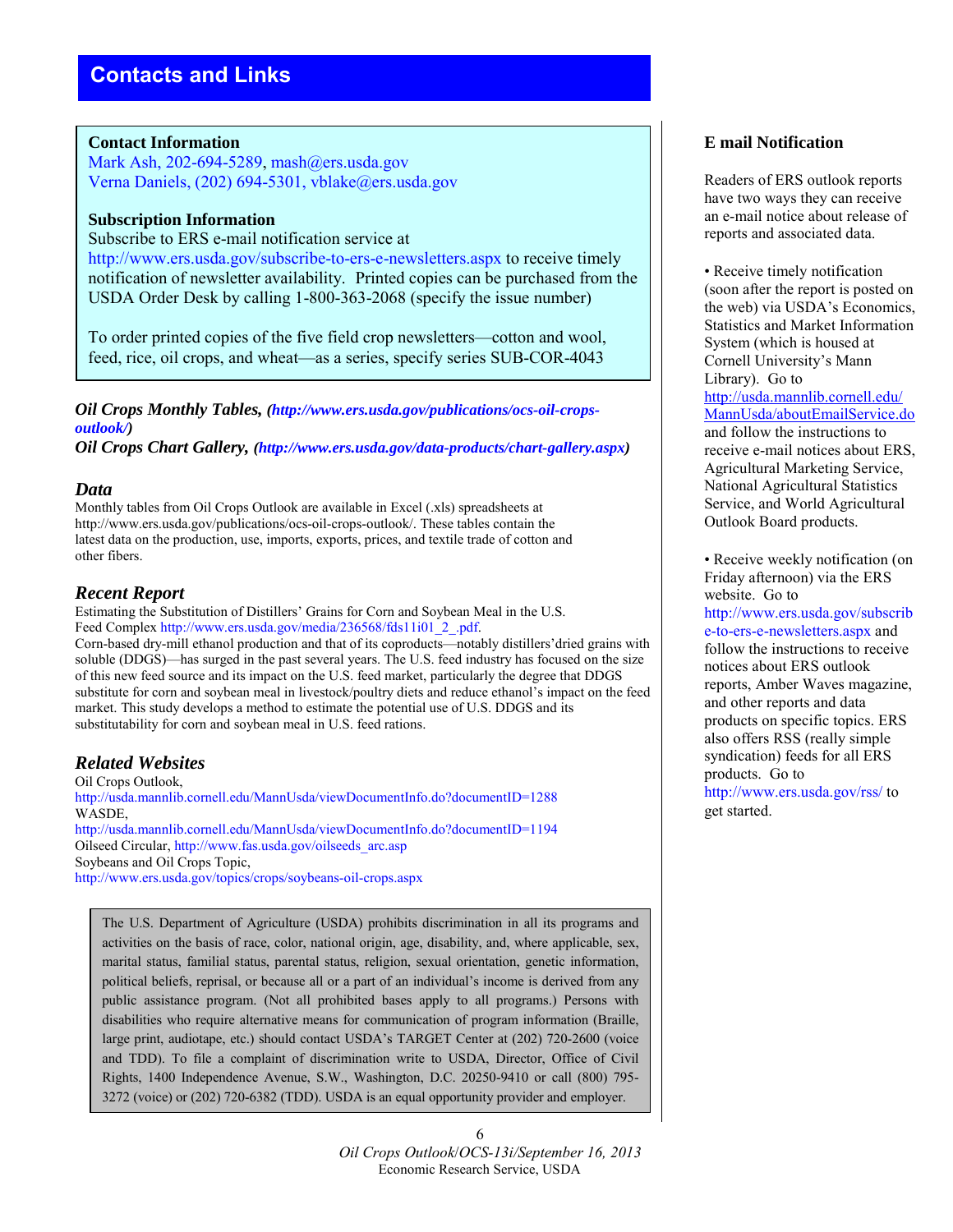#### Table 1--Soybeans: Annual U.S. supply and disappearance

|                        |         | Area          | Yield    | Supply    |                    | Use |       |                      |            |                |       |        |
|------------------------|---------|---------------|----------|-----------|--------------------|-----|-------|----------------------|------------|----------------|-------|--------|
| Year beginning         | Planted | Harvested     |          | Beginning |                    |     |       | Crush                | Seed, feed |                |       | Ending |
| September 1            |         |               |          | stocks    | Production Imports |     | Total |                      | & residual | <b>Exports</b> | Total | stocks |
|                        |         | Million acres | Bu./acre |           |                    |     |       | Million bushels----- |            |                |       |        |
| 2011/12                | 75.0    | 73.8          | 41.9     | 215       | 3.094              | 16  | 3.325 | .703                 | 87         | .365           | 3.155 | 169    |
| $2012/13$ <sup>1</sup> | 77.2    | 76.1          | 39.6     | 169       | 3.015              | 40  | 3.224 | .690                 | 94         | 1.315          | 3.099 | 125    |
| $2013/14^2$            | 77.2    | 76.4          | 41.2     | 125       | 3.149              | 15  | 3.289 | .655                 | 114        | .370           | 3.139 | 150    |

#### Soybeans: Quarterly U.S. supply and disappearance

|                    | Supply    |                    |      |         |                     |                |         |         |
|--------------------|-----------|--------------------|------|---------|---------------------|----------------|---------|---------|
|                    | Beginning |                    |      |         | Crush, seed         |                |         | Ending  |
|                    | stocks    | Production Imports |      | Total   | & residual          | <b>Exports</b> | Total   | stocks  |
| 2011/12            |           |                    |      |         | -Million bushels--- |                |         |         |
| September-November | 215.0     | 3,093.5            | 2.8  | 3,311.4 | 516.6               | 424.9          | 941.5   | 2,369.9 |
| December-February  | 2,369.9   | $\overline{a}$     | 3.1  | 2,373.0 | 519.1               | 479.4          | 998.5   | 1,374.5 |
| March-May          | 1,374.5   | $\overline{a}$     | 5.3  | 1,379.8 | 455.7               | 256.7          | 712.4   | 667.5   |
| June-August        | 667.5     | ---                | 4.8  | 672.3   | 298.9               | 204.0          | 502.9   | 169.4   |
| Total              |           | 3,093.5            | 16.1 | 3,324.7 | 1,790.3             | 1,365.0        | 3,155.3 |         |
| 2012/13            |           |                    |      |         |                     |                |         |         |
| September-November | 169.4     | 3,015.0            | 4.3  | 3,188.7 | 602.9               | 619.5          | 1,222.5 | 1,966.2 |
| December-February  | 1.966.2   | ---                | 4.7  | 1.970.9 | 441.9               | 530.9          | 972.9   | 998.0   |
| March-May          | 998.0     | ---                | 7.8  | 1,005.9 | 446.3               | 125.1          | 571.3   | 434.5   |
| Total to date      |           | 3,015.0            | 16.8 | 3,201.2 | 1,491.2             | 1,275.5        | 2,766.7 |         |

<sup>1</sup> Estimated.<sup>2</sup> Forecast.

Sources: USDA, National Agricultural Statistics Service, *Crop Production* and *Grain Stocks* and U.S. Department of Commerce, U.S. Census Bureau, *Foreign Trade Statistics.*

Last update:

#### Table 2--Soybean meal: U.S. supply and disappearance

|                          |        | Disappearance      |                  |        |          |                |        |        |  |  |  |
|--------------------------|--------|--------------------|------------------|--------|----------|----------------|--------|--------|--|--|--|
| Year beginning Beginning |        |                    |                  |        |          |                |        | Ending |  |  |  |
| October 1                | stocks | Production Imports |                  | Total  | Domestic | <b>Exports</b> | Total  | stocks |  |  |  |
|                          |        |                    | 1.000 short tons |        |          |                |        |        |  |  |  |
| 2011/12                  | 350    | 41.025             | 216              | 41.591 | 31.548   | 9.743          | 41.291 | 300    |  |  |  |
| $2012/13$ <sup>1</sup>   | 300    | 39.950             | 250              | 40.500 | 29.100   | 11.100         | 40.200 | 300    |  |  |  |
| $2013/14^2$              | 300    | 39.285             | 165              | 39.750 | 29,950   | 9.500          | 39,450 | 300    |  |  |  |

 $<sup>1</sup>$  Estimated.  $<sup>2</sup>$  Forecast.</sup></sup>

Source: USDA, World Agricultural Outlook Board, *World Agricultural Supply and Demand Estimates.* Last update: 9/13/2013

## Table 3--Soybean oil: U.S. supply and disappearance Year beginning Beginning Production Imports Total Domestic Exports Total Ending

| Year beginning         | Beginning | Production Imports |     | Total  |                | Domestic         |        | <b>Exports</b> | Total  | Ending |
|------------------------|-----------|--------------------|-----|--------|----------------|------------------|--------|----------------|--------|--------|
| October 1              | stocks    |                    |     |        | Total          | <b>Biodiesel</b> | Food   |                |        | stocks |
|                        |           |                    |     |        | Million pounds |                  |        |                |        |        |
| 2011/12                | 2.425     | 19.740             | 149 | 22.315 | 18.311         | 4.870            | 13.441 | 1.464          | 19.775 | 2.540  |
| $2012/13$ <sup>1</sup> | 2.540     | 19.840             | 250 | 22.630 | 18.550         | 4.600            | 13.950 | 2.150          | 20.700 | 1.930  |
| $2013/14^2$            | 1.930     | 19.035             | 250 | 21.215 | 18.550         | 5.700            | 12.850 | 1.050          | 19.600 | 1,615  |

<sup>1</sup> Estimated. <sup>2</sup> Forecast.

Source: USDA, World Agricultural Outlook Board, *World Agricultural Supply and Demand Estimates.*

Last update: 9/13/2013

Disappearance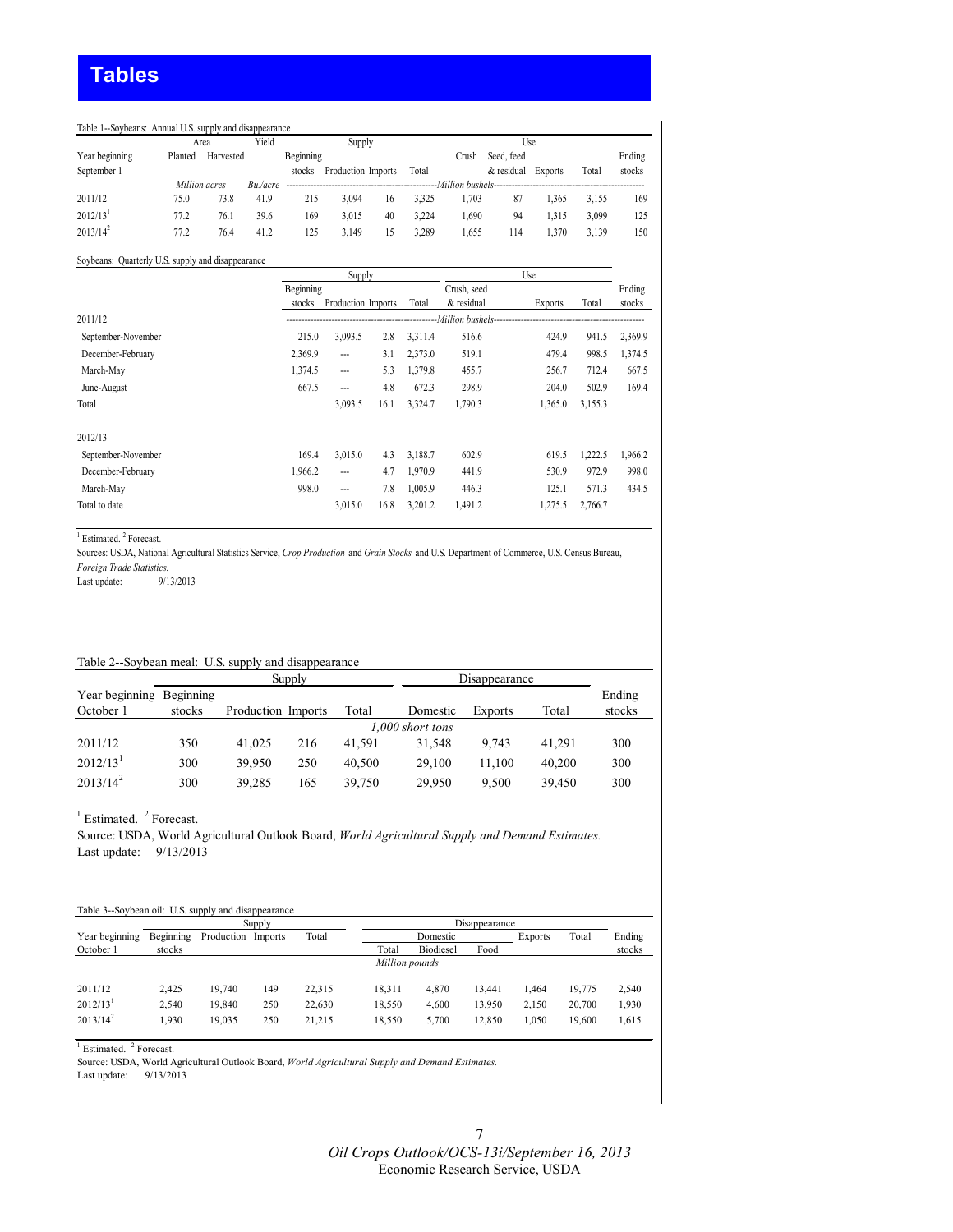#### Table 4--Cottonseed: U.S. supply and disappearance

|                        |           |            | Supply  |       |                  | Disappearance |         |       |       |        |  |
|------------------------|-----------|------------|---------|-------|------------------|---------------|---------|-------|-------|--------|--|
| Year beginning         | Beginning |            |         |       |                  |               |         |       |       | Ending |  |
| August 1               | stocks    | Production | Imports | Total |                  | Crush         | Exports | Other | Total | stocks |  |
|                        |           |            |         |       | 1,000 short tons |               |         |       |       |        |  |
| 2011/12                | 618       | 5,370      | 72      | 6,059 |                  | 2,400         | 133     | 3.096 | 5,629 | 430    |  |
| $2012/13$ <sup>1</sup> | 430       | 5.666      |         | 6,096 |                  | 2,500         | 191     | 2.913 | 5.604 | 492    |  |
| $2013/14^2$            | 492       | 4.291      | 100     | 4,883 |                  | 2.200         | 150     | 2,092 | 4.442 | 441    |  |

<sup>1</sup> Estimated. <sup>2</sup> Forecast.

Sources: USDA*,* National Agricultural Statistics Service, *Crop Production* and U.S. Department of Commerce, U.S. Census Bureau, *Foreign Trade Statistics.*

#### Table 5--Cottonseed meal: U.S. supply and disappearance

|                        |           |            | Supply  |                  | Disappearance |               |       |        |
|------------------------|-----------|------------|---------|------------------|---------------|---------------|-------|--------|
| Year beginning         | Beginning |            |         |                  |               |               |       | Ending |
| October 1              | stocks    | Production | Imports | Total            | Domestic      | Exports Total |       | stocks |
|                        |           |            |         | 1,000 short tons |               |               |       |        |
|                        |           |            |         |                  |               |               |       |        |
| 2011/12                | 45        | 1,090      | 0       | 1,135            | 982           | 103           | 1,085 | 50     |
| $2012/13$ <sup>1</sup> | 50        | 1,125      | 0       | 1,175            | 1,015         | 110           | 1,125 | 50     |
| $2013/14^2$            | 50        | 990        | 0       | 1.040            | 890           | 100           | 990   | 50     |

<sup>1</sup> Estimated.<sup>2</sup> Forecast.

Source: USDA, Foreign Agricultural Service, *PS&D Online.*

#### Table 6--Cottonseed oil: U.S. supply and disappearance

|                |           |            | Supply  |                | Disappearance |                |       |        |
|----------------|-----------|------------|---------|----------------|---------------|----------------|-------|--------|
| Year beginning | Beginning |            |         |                |               |                |       | Ending |
| October 1      | stocks    | Production | Imports | Total          | Domestic      | <b>Exports</b> | Total | stocks |
|                |           |            |         | Million pounds |               |                |       |        |
| 2011/12        | 165       | 755        | 10      | 930            | 572           | 259            | 830   | 100    |
| 2012/13        | 100       | 800        | 20      | 920            | 590           | 230            | 820   | 100    |
| $2013/14^2$    | 100       | 695        |         | 795            | 485           | 210            | 695   | 100    |

<sup>1</sup> Estimated. <sup>2</sup> Forecast.

Source: USDA, Foreign Agricultural Service, *PS&D Online.*

#### Table 7--Peanuts: U.S. supply and disappearance

|                        |         | Area          | Yield       | Supply    |            |         | Disappearance |                |        |          |                |       |        |
|------------------------|---------|---------------|-------------|-----------|------------|---------|---------------|----------------|--------|----------|----------------|-------|--------|
| Year beginning         | Planted | Harvested     |             | Beginning |            |         |               | Domestic       |        | Seed &   |                |       | Ending |
| August 1               |         |               |             | stocks    | Production | Imports | Total         | food           | .)rush | residual | <b>Exports</b> | Total | stocks |
|                        |         | $1.000$ acres | Pounds/acre |           |            |         |               | Million pounds |        |          |                |       |        |
|                        |         |               |             |           |            |         |               |                |        |          |                |       |        |
| 2011/12                | 1.141   | 1.081         | 3,386       | .516      | 3,659      | 254     | 5.428         | 2,805          | 604    | 470      | 546            | 4.425 | 1.003  |
| $2012/13$ <sup>1</sup> | .638    | 1.608         | 4.192       | .003      | 6.741      | 119     | 1.863         | 2,735          | 656    | 507      | .,195          | 5,093 | 2.771  |
| $2013/14^2$            | .058    | 1,030         | 3,603       | 2.771     | 3.711      | 65      | 6,547         | 2,815          | 500    | 413      | 700            | 4.428 | 2.119  |

<sup>1</sup> Estimated. <sup>2</sup> Forecast.

Sources: USDA, National Agricultural Statistics Service, *Crop Production* and *Peanut Stocks and Processing,* and U.S. Department of Commerce,

U.S. Census Bureau, *Foreign Trade Statistics.*

Last update: 9/13/2013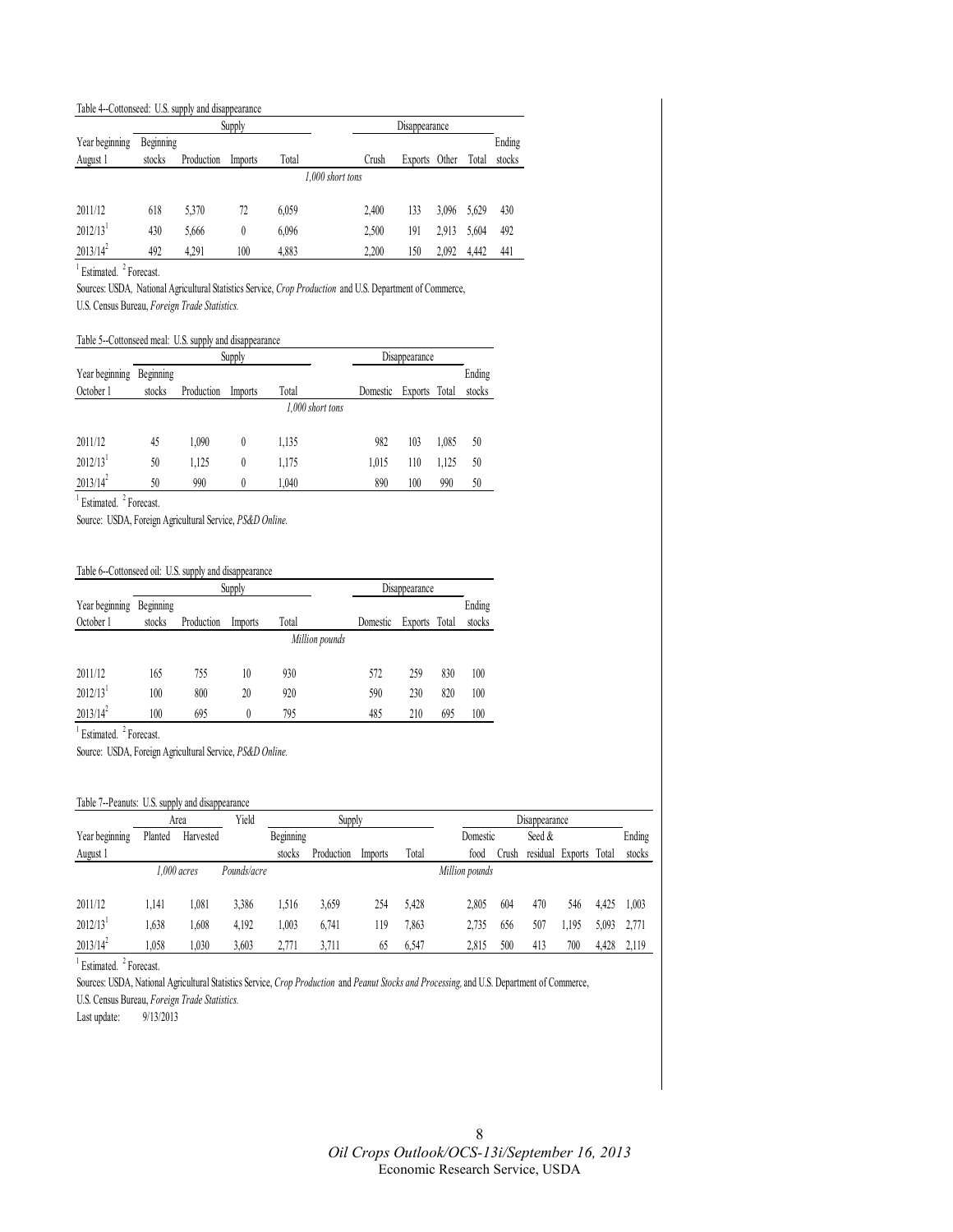| Table 8--Oilseed prices received by U.S. farmers |             |              |                                                                          |                      |                      |                                                 |  |  |  |  |
|--------------------------------------------------|-------------|--------------|--------------------------------------------------------------------------|----------------------|----------------------|-------------------------------------------------|--|--|--|--|
| Marketing                                        |             |              | Soybeans <sup>2</sup> Cottonseed <sup>3</sup> Sunflowerseed <sup>2</sup> | Cano Ia <sup>4</sup> | Peanuts <sup>3</sup> | $Flaxseed$ <sup><math>\overline{4}</math></sup> |  |  |  |  |
| year                                             |             |              |                                                                          |                      |                      |                                                 |  |  |  |  |
|                                                  | \$/bushel   | \$/short ton | $\frac{s}{cm}$ .                                                         | \$/cwt.              | Cents/pound          | \$/bushel                                       |  |  |  |  |
| 2002/03                                          | 5.53        | 101.00       | 12.10                                                                    | 10.60                | 18.20                | 5.77                                            |  |  |  |  |
| 2003/04                                          | 7.34        | 117.00       | 12.10                                                                    | 10.60                | 19.30                | 5.88                                            |  |  |  |  |
| 2004/05                                          | 5.74        | 107.00       | 13.70                                                                    | 10.70                | 18.90                | 8.07                                            |  |  |  |  |
| 2005/06                                          | 5.66        | 96.00        | 12.10                                                                    | 9.62                 | 17.30                | 5.94                                            |  |  |  |  |
| 2006/07                                          | 6.43        | 111.00       | 14.50                                                                    | 11.90                | 17.70                | 5.80                                            |  |  |  |  |
| 2007/08                                          | 10.10       | 162.00       | 21.70                                                                    | 18.30                | 20.50                | 13.00                                           |  |  |  |  |
| 2008/09                                          | 9.97        | 223.00       | 21.80                                                                    | 18.70                | 23.00                | 12.70                                           |  |  |  |  |
| 2009/10                                          | 9.59        | 158.00       | 15.10                                                                    | 16.20                | 21.70                | 8.15                                            |  |  |  |  |
| 2010/11                                          | 11.30       | 161.00       | 23.30                                                                    | 19.30                | 22.50                | 12.20                                           |  |  |  |  |
| 2011/12                                          | 12.50       | 260.00       | 29.10                                                                    | 24.00                | 31.80                | 13.90                                           |  |  |  |  |
| 2012/13 <sup>1</sup>                             | 14.40       | 255.00       | 25.30                                                                    | 26.55                | 30.10                | 13.78                                           |  |  |  |  |
| $2013/14$ <sup>1</sup>                           | 11.50-13.50 | 235-275      | 21.70-25.00                                                              | 22.20-25.50          | 21.35-24.65          | 13.35-15.35                                     |  |  |  |  |
| 2011/12                                          |             |              |                                                                          |                      |                      |                                                 |  |  |  |  |
| September                                        | 12.20       | 245.00       | 32.50                                                                    | 23.10                | 23.50                | 13.60                                           |  |  |  |  |
| October                                          | 11.80       | 245.00       | 29.60                                                                    | 22.80                | 28.90                | 13.90                                           |  |  |  |  |
| November                                         | 11.70       | 268.00       | 29.00                                                                    | 23.30                | 33.20                | 13.90                                           |  |  |  |  |
| December                                         | 11.50       | 264.00       | 29.60                                                                    | 23.00                | 30.80                | 13.50                                           |  |  |  |  |
| January                                          | 11.90       | 281.00       | 28.90                                                                    | 23.40                | 33.70                | 13.70                                           |  |  |  |  |
| February                                         | 12.20       | 276.00       | 29.50                                                                    | 24.80                | 32.90                | 13.20                                           |  |  |  |  |
| March                                            | 13.00       | <b>NA</b>    | 28.80                                                                    | 27.10                | 34.80                | 13.30                                           |  |  |  |  |
| April                                            | 13.80       | <b>NA</b>    | 28.40                                                                    | 27.80                | 35.10                | 14.10                                           |  |  |  |  |
| May                                              | 14.00       | <b>NA</b>    | 27.80                                                                    | 27.70                | 33.80                | 14.80                                           |  |  |  |  |
| June                                             | 13.90       | <b>NA</b>    | 27.20                                                                    | 27.40                | 34.40                | 12.90                                           |  |  |  |  |
| July                                             | 15.40       | <b>NA</b>    | 27.00                                                                    | 26.60                | 34.50                | 13.30                                           |  |  |  |  |
| August                                           | 16.20       | 235.00       | 28.80                                                                    | 25.30                | 29.30                | 13.30                                           |  |  |  |  |
| 2012/13                                          |             |              |                                                                          |                      |                      |                                                 |  |  |  |  |
| September                                        | 14.30       | 254.00       | 28.80                                                                    | 27.00                | 35.20                | 13.30                                           |  |  |  |  |
| October                                          | 14.20       | 257.00       | 25.90                                                                    | 26.60                | 33.70                | 13.50                                           |  |  |  |  |
| November                                         | 14.30       | 257.00       | 26.30                                                                    | 26.70                | 32.60                | 14.10                                           |  |  |  |  |
| December                                         | 14.30       | 254.00       | 24.90                                                                    | 27.80                | 36.90                | 13.80                                           |  |  |  |  |
| January                                          | 14.30       | 250.00       | 26.00                                                                    | 26.80                | 31.20                | 13.70                                           |  |  |  |  |
| February                                         | 14.60       | 217.00       | 25.90                                                                    | 27.80                | 28.20                | 14.30                                           |  |  |  |  |
| March                                            | 14.60       | NA           | 24.60                                                                    | 27.30                | 27.80                | 14.40                                           |  |  |  |  |
| April                                            | 14.40       | NA           | 24.80                                                                    | 27.50                | 26.80                | 14.90                                           |  |  |  |  |
| May                                              | 14.90       | NA           | 24.00                                                                    | 28.20                | 27.10                | 15.10                                           |  |  |  |  |
| June                                             | 15.10       | $\rm NA$     | 24.40                                                                    | 27.40                | 27.00                | 15.20                                           |  |  |  |  |
| July                                             | 15.30       | $\rm NA$     | 24.20                                                                    | 26.20                | 24.20                | 15.10                                           |  |  |  |  |
| August <sup>1</sup>                              | 13.80       | NA           | 23.50                                                                    | 24.00                | 23.50                | 13.10                                           |  |  |  |  |

 $<sup>1</sup>$  Preliminary.  $<sup>2</sup>$  September-August.  $<sup>3</sup>$  August-July.  $<sup>4</sup>$  July-June.</sup></sup></sup></sup>

NA = Not available. cwt.=hundredweight.

Source: USDA, National Agricultural Statistics Service, *Agricultural Prices.* 

Last update: 9/13/2013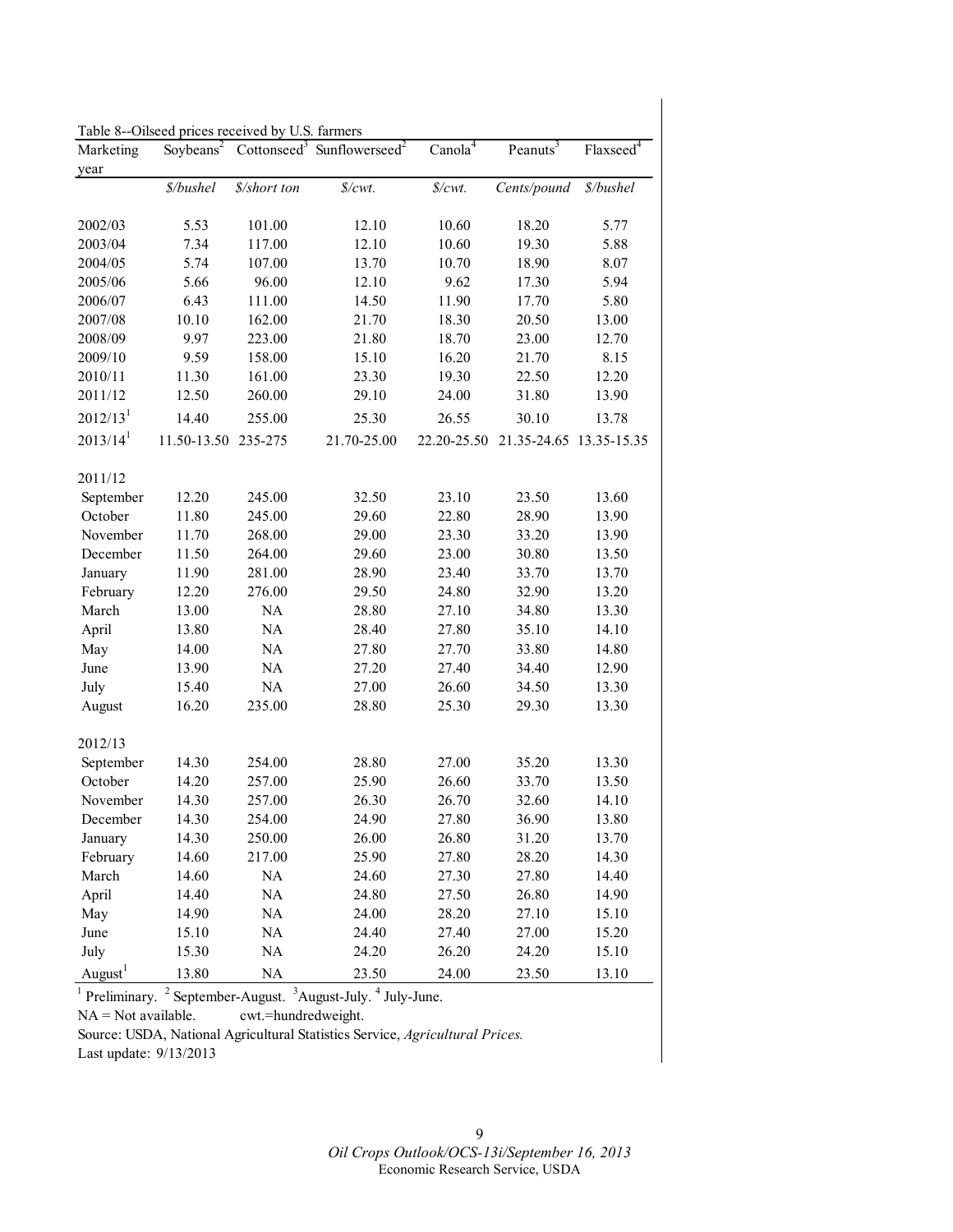|                      | Table 9--U.S. vegetable oil and fats prices |                  |                          |                  |                                   |                                |                       |                     |  |  |
|----------------------|---------------------------------------------|------------------|--------------------------|------------------|-----------------------------------|--------------------------------|-----------------------|---------------------|--|--|
| Marketing            | Soybean                                     |                  | Cottonseed Sunflowerseed | Canola           | Peanut                            | Corn                           | Lard $6$              | Edible              |  |  |
| year                 | oil <sup>2</sup>                            | oil <sup>3</sup> | oil <sup>4</sup>         | oil <sup>4</sup> | oil <sup>5</sup>                  | $\overline{0}$ il <sup>6</sup> |                       | tallow <sup>6</sup> |  |  |
|                      |                                             |                  |                          | Cents/pound      |                                   |                                |                       |                     |  |  |
| 2002/03              | 22.04                                       | 37.75            | 33.13                    | 29.75            | 46.70                             | 28.17                          | 18.13                 | 17.80               |  |  |
| 2003/04              | 29.97                                       | 31.21            | 33.42                    | 33.76            | 60.84                             | 28.43                          | 26.13                 | 22.37               |  |  |
| 2004/05              | 23.01                                       | 28.01            | 43.71                    | 30.78            | 53.63                             | 27.86                          | 21.80                 | 18.48               |  |  |
| 2005/06              | 23.41                                       | 29.47            | 40.64                    | 31.00            | 44.48                             | 25.18                          | 21.74                 | 18.16               |  |  |
| 2006/07              | 31.02                                       | 35.70            | 58.03                    | 40.57            | 52.99                             | 31.80                          | 28.43                 | 27.32               |  |  |
| 2007/08              | 52.03                                       | 73.56            | 91.15                    | 65.64            | 94.53                             | 69.40                          | 40.85                 | 41.68               |  |  |
| 2008/09              | 32.16                                       | 37.10            | 50.24                    | 39.54            | 78.49                             | 32.75                          | 26.72                 | 25.47               |  |  |
| 2009/10              | 35.95                                       | 40.27            | 52.80                    | 42.88            | 59.62                             | 39.29                          | 31.99                 | 32.26               |  |  |
| 2010/11              | 53.20                                       | 54.50            | 86.12                    | 58.68            | 77.24                             | 60.76                          | 51.52                 | 51.34               |  |  |
| 2011/12              | 51.90                                       | 53.22            | 83.20                    | 57.19            | 100.15                            | 56.09                          | 48.11                 | 50.33               |  |  |
| 2012/13 <sup>1</sup> | 47.25                                       | 48.75            | 65.75                    | 56.75            | 91.83                             | 46.75                          | 50.00                 | 43.75               |  |  |
| $2013/14^{1}$        | 43.0-47.0                                   | 46.0-50.0        | 68.0-72.0                | 54.0-58.0        | 87.0-91.0                         | 47.0-51.0                      | 38.0-42.0             | 37.0-41.0           |  |  |
| 2011/12              |                                             |                  |                          |                  |                                   |                                |                       |                     |  |  |
| October              | 51.73                                       | 51.56            | 92.50                    | 56.81            | 97.00                             | 54.24                          | 61.10                 | 52.09               |  |  |
| November             | 51.44                                       | 50.50            | 91.00                    | 56.13            | 98.75                             | 53.98                          | 48.86                 | 45.51               |  |  |
| December             | 50.17                                       | 51.10            | 91.00                    | 55.40            | 96.10                             | 53.36                          | 48.71                 | 50.78               |  |  |
| January              | 50.99                                       | 52.19            | 88.75                    | 55.06            | 95.81                             | 54.00                          | <b>NA</b>             | 51.10               |  |  |
| February             | 52.36                                       | 54.56            | 86.00                    | 56.94            | 95.00                             | 56.30                          | 52.55                 | 53.17               |  |  |
| March                | 53.43                                       | 55.95            | 82.00                    | 59.10            | 96.60                             | 59.31                          | 54.60                 | 52.24               |  |  |
| April                | 54.96                                       | 56.88            | 79.00                    | 60.94            | 102.38                            | 60.75                          | 52.59                 | 49.00               |  |  |
| May                  | 50.69                                       | 52.00            | 80.00                    | 55.88            | 106.13                            | 58.05                          | 54.82                 | 55.48               |  |  |
| June                 | 48.65                                       | 50.05            | 80.20                    | 54.10            | 111.00                            | 52.90                          | 54.83                 | 49.88               |  |  |
| July                 | 51.96                                       | 53.75            | 78.00                    | 57.44            | 110.00                            | 54.76                          | 53.00                 | 49.13               |  |  |
| August               | 52.65                                       | 54.65            | 75.00                    | 58.75            | 110.00                            | 57.26                          | NA.                   | 48.36               |  |  |
| September            | 53.81                                       | 55.50            | 75.00                    | 59.75            | 104.50                            | 58.21                          | <b>NA</b>             | 47.19               |  |  |
| 2012/13              |                                             |                  |                          |                  |                                   |                                |                       |                     |  |  |
| October              | 49.31                                       | 51.31            | 74.00                    | 57.50            | 103.00                            | 54.75                          | 51.60                 | 42.27               |  |  |
| November             | 46.27                                       | 49.05            | 70.30                    | 58.20            | 99.90                             | 51.93                          | 57.00                 | 37.15               |  |  |
| December             | 47.16                                       | 50.06            | 67.50                    | 57.13            | 98.56                             | 50.63                          | NA                    | 40.92               |  |  |
|                      | 48.85                                       | 50.94            | 65.25                    | 57.19            | 96.75                             | 52.06                          | 52.45                 | 43.50               |  |  |
| January<br>February  | 49.33                                       | 51.56            | 65.00                    | 59.38            | 86.00                             | 51.71                          | 45.56                 | 41.93               |  |  |
| March                |                                             | 50.20            |                          |                  |                                   | 47.76                          | NA                    |                     |  |  |
| April                | 48.62<br>49.28                              | 49.94            | 64.60<br>64.00           | 58.95<br>60.44   | 79.05<br>77.50                    | 47.06                          | 43.50                 | 45.00<br>43.50      |  |  |
|                      |                                             | 49.75            |                          |                  |                                   |                                |                       |                     |  |  |
| May                  | 49.31                                       |                  | 64.00                    | 60.45            | 80.00                             | 45.23                          | 44.50                 | 43.86               |  |  |
| June                 | 47.84                                       | 48.25            | 64.00                    | 57.50            | 82.75                             | 42.50                          | 48.50                 | 48.44               |  |  |
| July                 | 45.19                                       | 46.19            | 64.00                    | 53.25            | 84.00                             | 38.91                          | 53.25                 | 49.13               |  |  |
| August $1$           | 42.33                                       | 43.10<br>3       | 64.00                    | 48.05            | 83.00                             | 38.93                          | 56.89                 | 43.18               |  |  |
| $1$ Preliminary.     | $2$ Decatur, IL.                            |                  | PBSY Greenwood, MS.      |                  | $4$ Midwest. $5$ Southeast mills. |                                | <sup>6</sup> Chicago. |                     |  |  |

 $NA = Not available.$ 

Sources: USDA, Agricultural Marketing Service, *Monthly Feedstuff Prices* and *Milling and Baking News.*  Last update: 9/13/2013